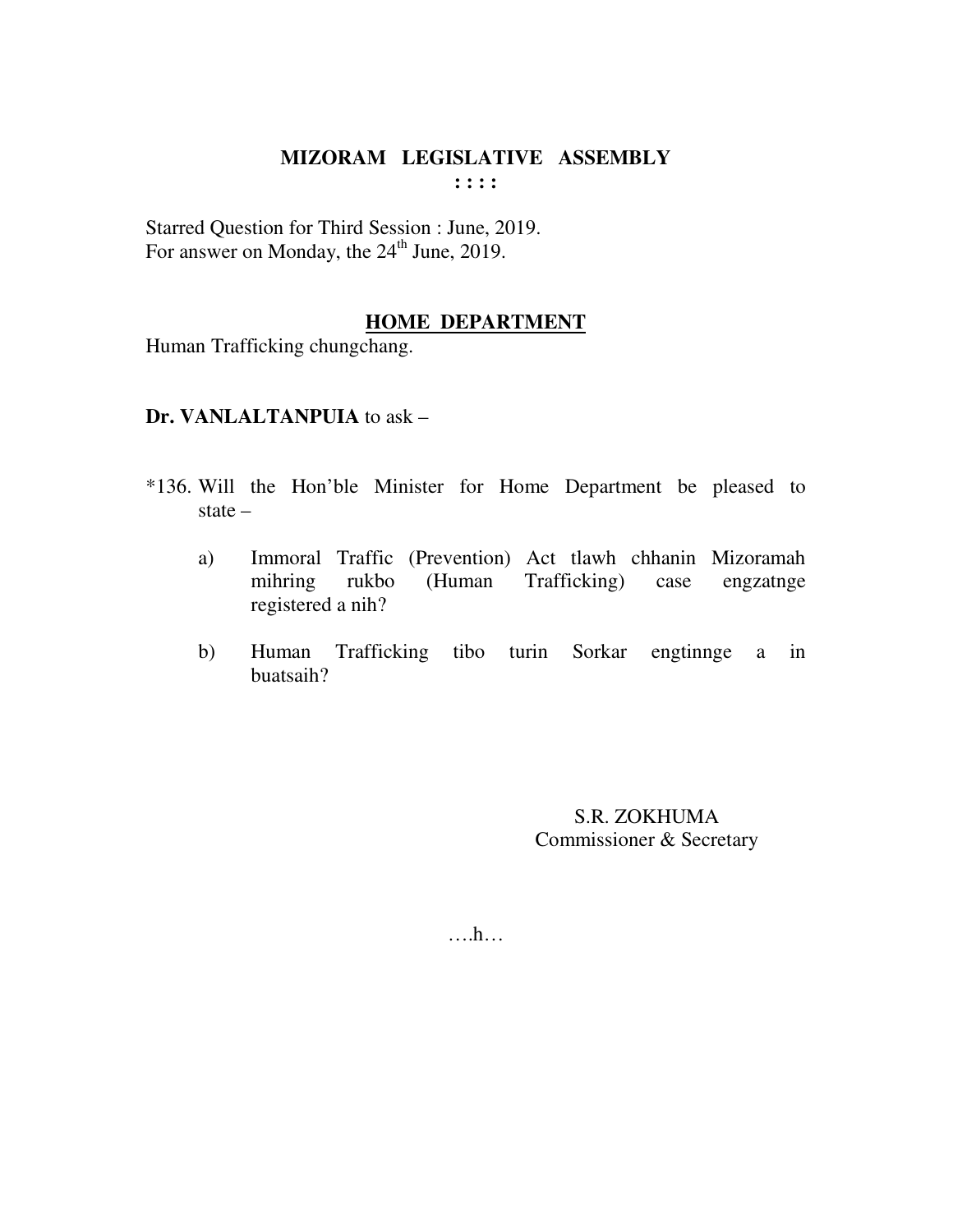Starred Question for Third Session : June, 2019. For answer on Monday, the  $24<sup>th</sup>$  June, 2019.

# **ART & CULTURE DEPARTMENT**

Vangchhe khua a hmanlai thil hmuhchhuah chungchang.

#### **Pu LALDUHOMA** to ask -

- \*137. Will the Hon'ble Minister for Art & Culture Department be pleased to state  $-$ 
	- Vangchhe khua a hmanlai thil hlui hmuhchhuahte hi tute sulhnu nge ?

 S.R. ZOKHUMA Commissioner & Secretary

\*\*\*\*\*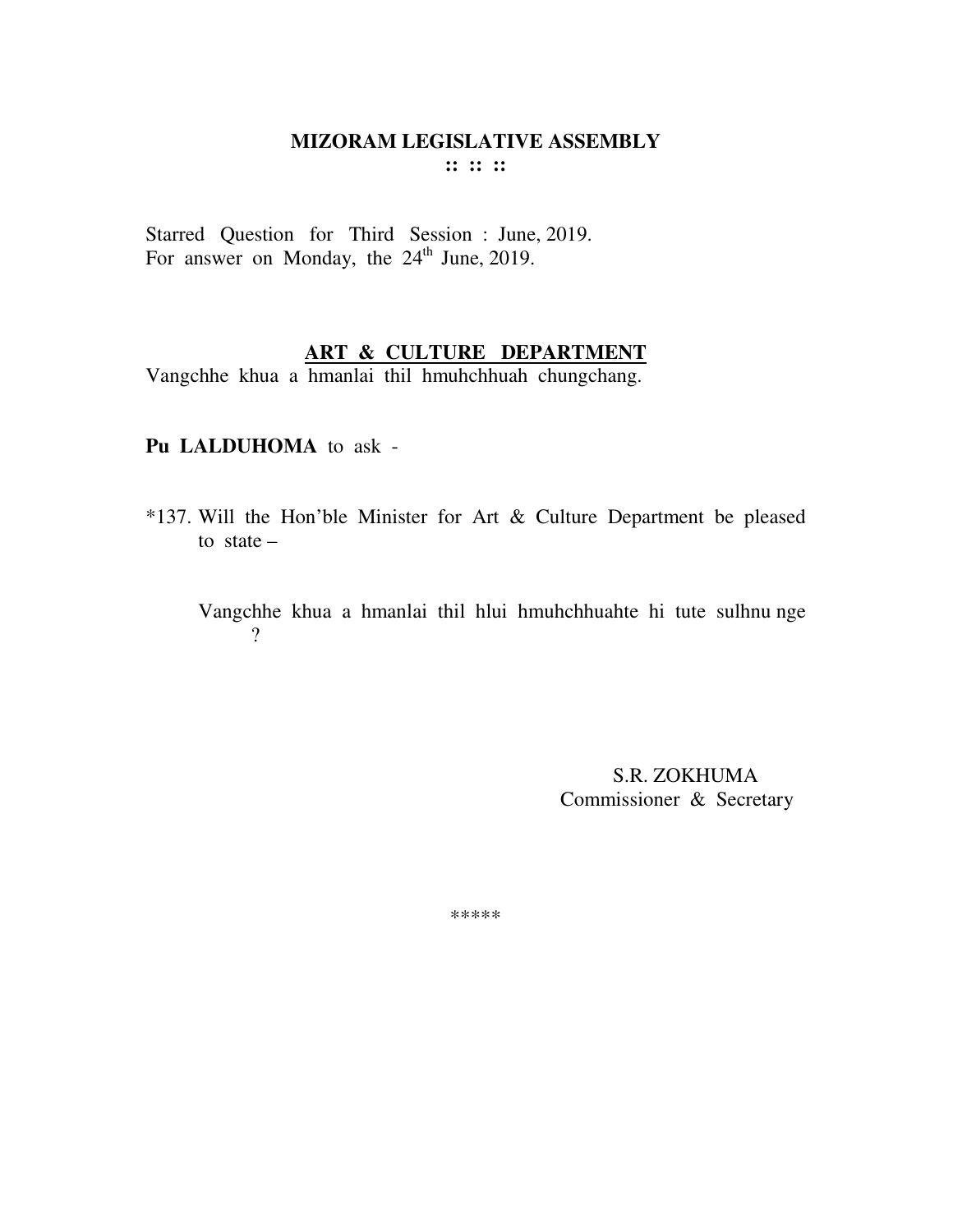**: : :** 

Starred Question for Third Session : June, 2019. For answer on Monday, the 24<sup>th</sup> June, 2019.

# **SERICULTURE DEPARTMENT**

Sericulture Department Project kalpui mek chungchang.

#### **Pu LALRINSANGA RALTE** to ask –

- \*138. Will the Hon'ble Minister for Sericulture Department be pleased to state –
	- (a) Sericulture Department hian Project kalpui mek engzatnge a neih? Eng Project te nge?
	- (b) Tun sorkar thar hian Sericulture-ah hian hma thar lakna a nei tawh em?

S.R.ZOKHUMA Commissioner & Secretary

\*\*z\*\*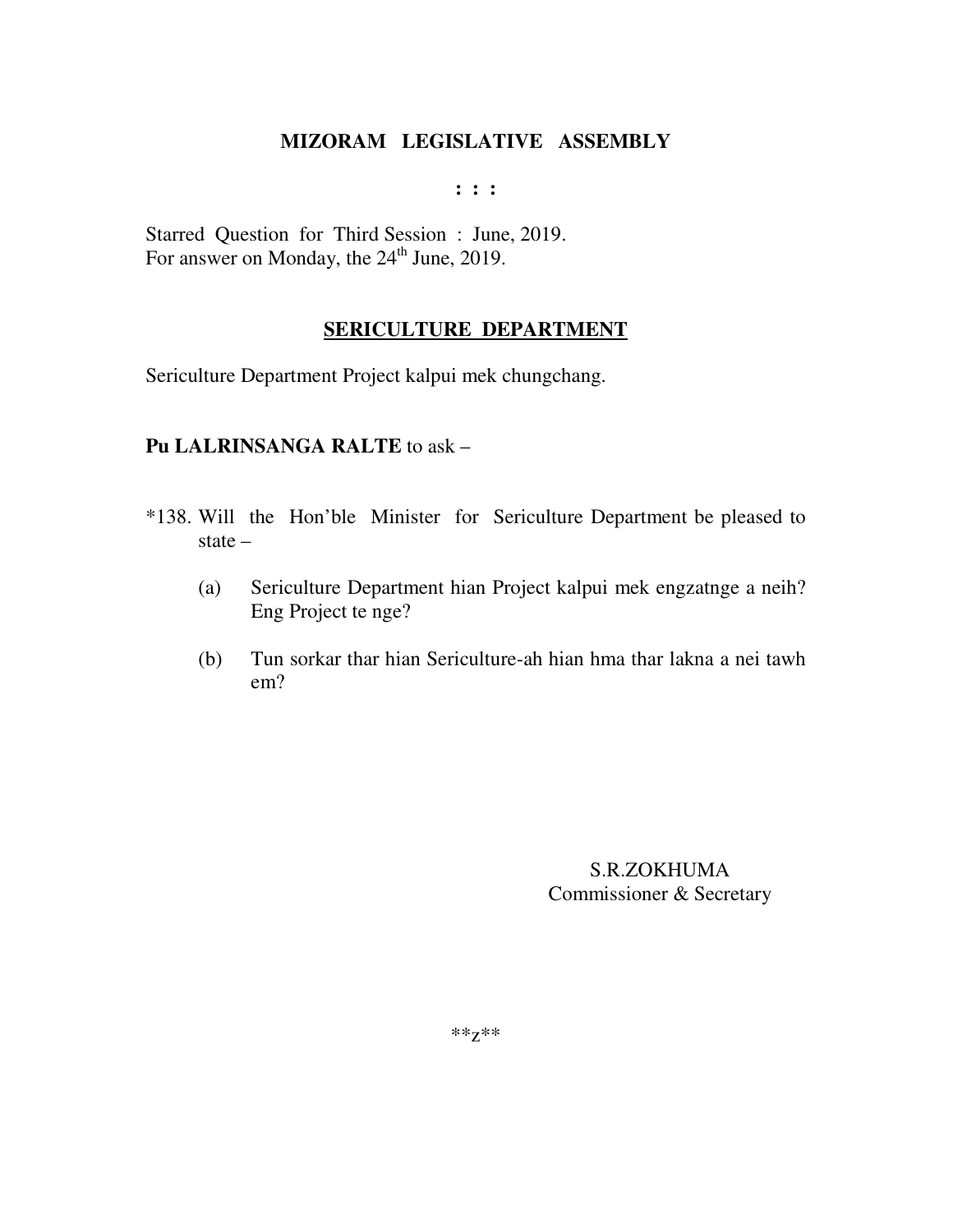Starred Question for Third Session : June, 2019. For answer on Monday, the,  $24<sup>th</sup>$  June, 2019.

### **LABOUR, EMPLOYMENT, SKILL DEVELOPMENT & ENTREPRENEURSHIP DEPARTMENT**

Champhai ITI etc. chungchang.

## **Dr. ZR. THIAMSANGA** to ask -

- \*139. Will the Hon'ble Minister for Labour, Employment, Skill Development & Entrepreneurship Department be pleased to state –
	- a) Champhai Zote a Industrial Training Institute (I.T.I.) building sak zawh tawh khi function tir tumna a awm em ?
	- b) Champhai Labour & Employment Office Staff indaihlohna hi phuhru tura hmalak a ni em ?

 S.R. ZOKHUMA Commissioner & Secretary

\*\*\*\*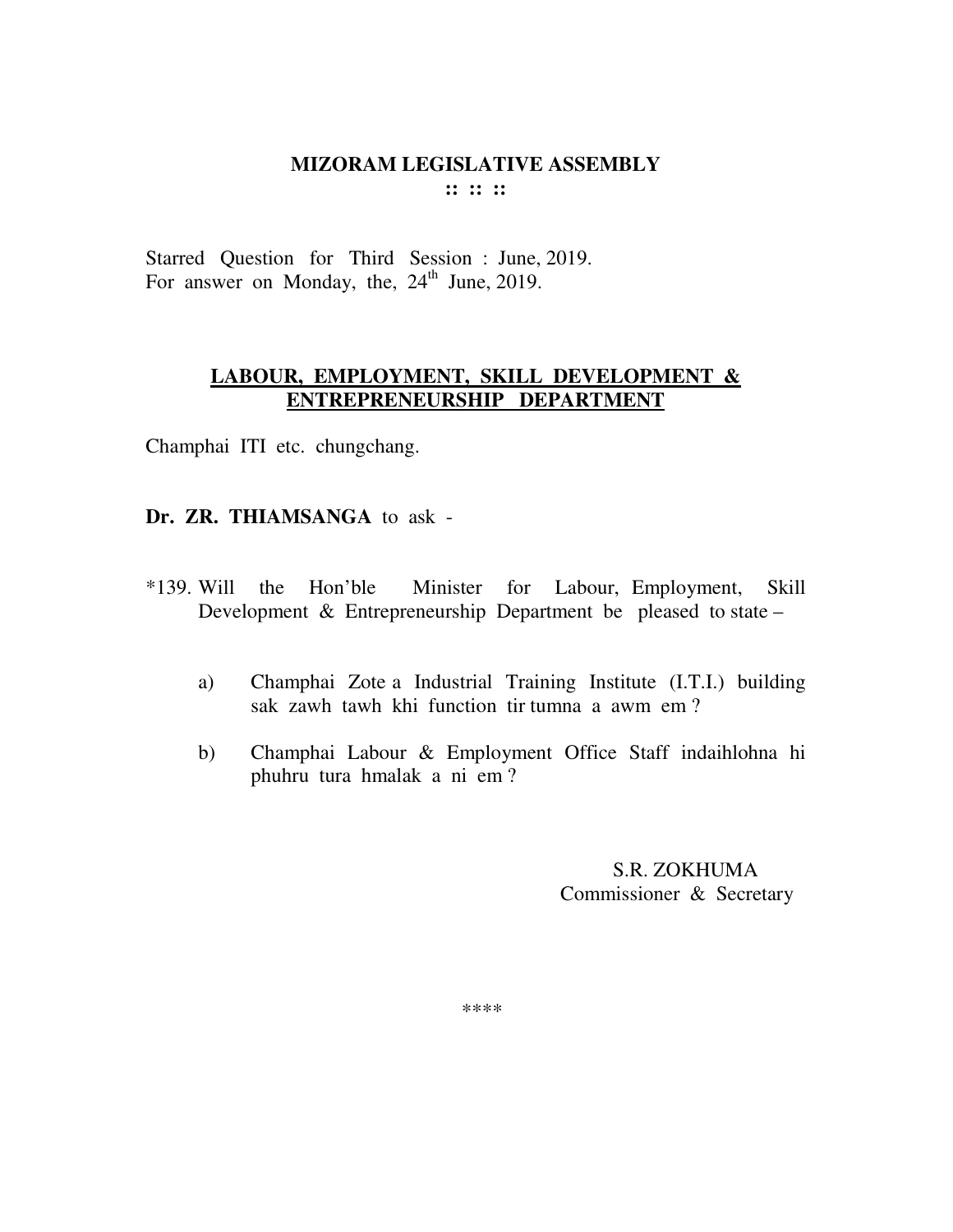**: : :** 

Starred Question for Third Session : June, 2019. For answer on Monday, the 24<sup>th</sup> June, 2019.

## **DISASTER MANAGEMENT & REHABILITATION DEPARTMENT**

Khuarel chhiatna avanga in leh lo chan chungchang.

#### **Pu VANLALHLANA** to ask –

\*140. Will the Hon'ble Minister for Disaster Management & Rehabilitation Department be pleased to state –

Khuarel chhiatna (natural disaster) avanga in leh lo chan kum 2019 chhungin an awm em?

> S.R.ZOKHUMA Commissioner & Secretary

\*\*z\*\*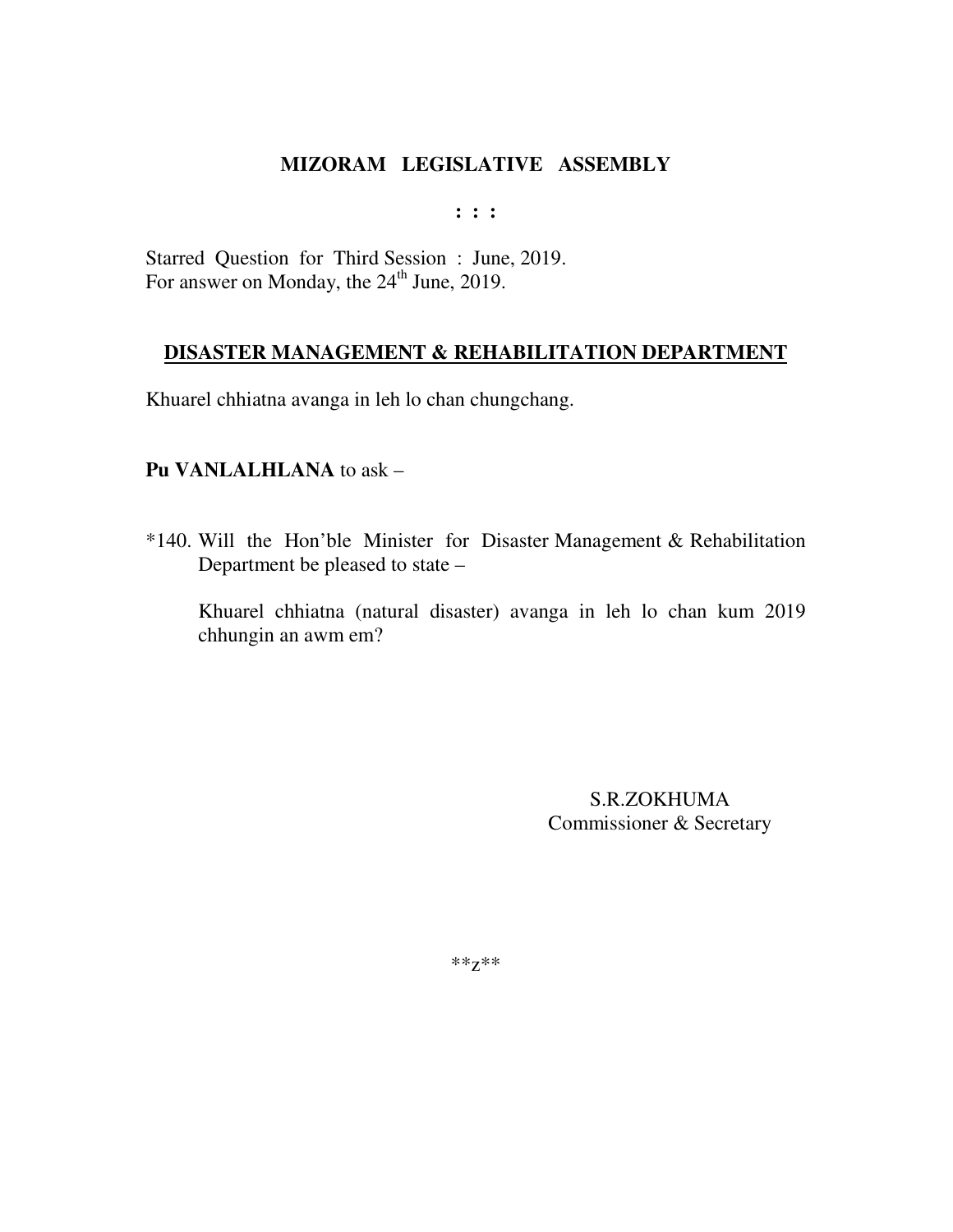Starred Question for Third Session : June, 2019. For answer on Monday, the  $24<sup>th</sup>$  June, 2019.

#### **HORTICULTURE DEPARTMENT**

Crop loan target leh achievement chungchang.

## **Pu LALDUHOMA** to ask –

- \*141. Will the Hon'ble Minister for Horticulture Department be pleased to state –
	- a) Kum 2018-19 chhunga Crop loan atana target leh achievement.
	- b) Target hi phak loh a nih chuan, phak lohna chhan te.
	- c) Tun dinhmuna recovery percentage.
	- d) Recovery hi a chhia a nih chuan a chhiat chhan.

### S.R. ZOKHUMA Commissioner & Secretary

….h…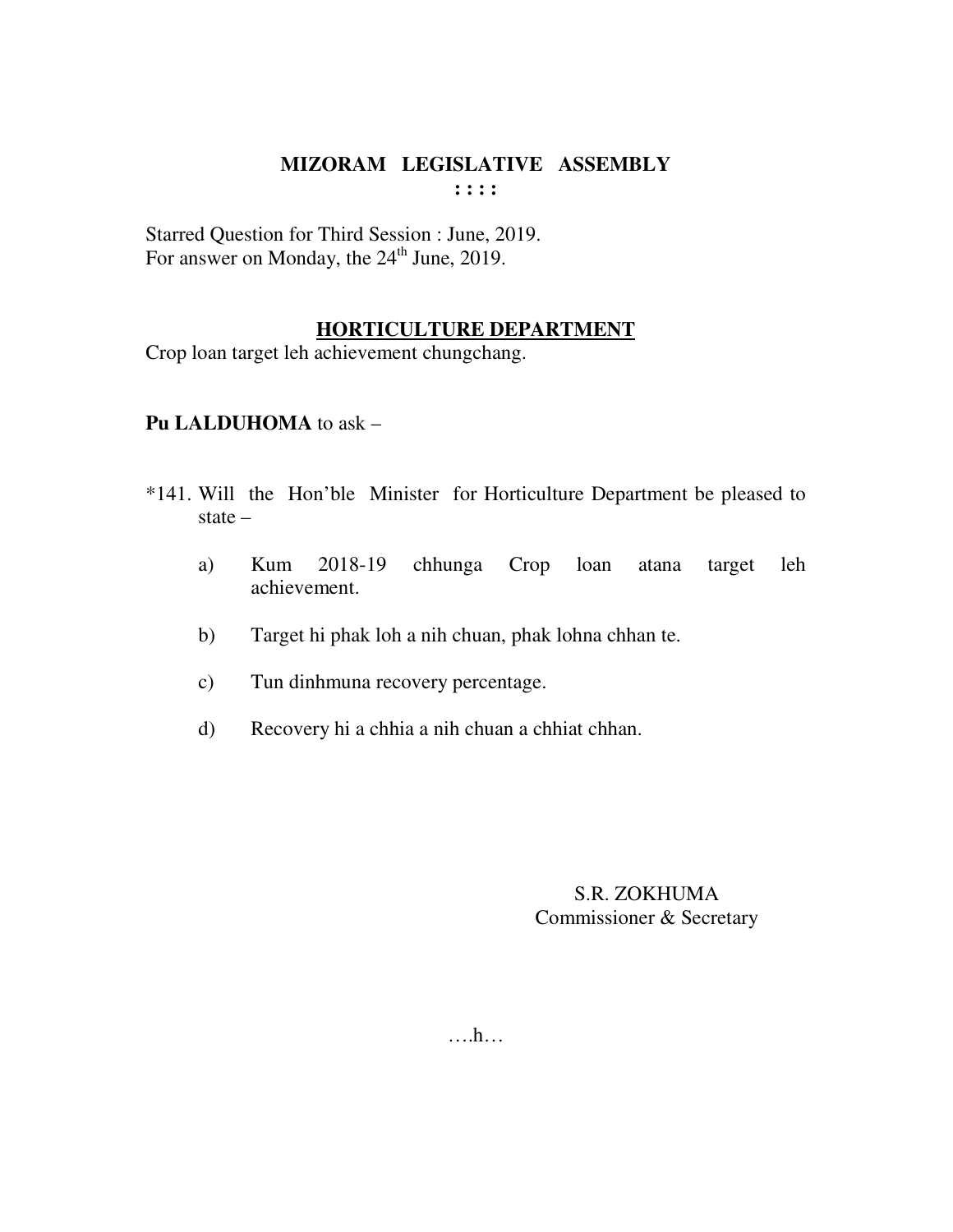**: : :** 

Starred Question for Third Session : June, 2019. For answer on Monday, the  $24<sup>th</sup>$  June, 2019.

## **DISASTER MANAGEMENT & REHABILITATION DEPARTMENT**

Edenthar Methodist mual lei tawlh chungchang.

## **Pu C.LALMUANPUIA** to ask –

- \*142. Will the Hon'ble Minister for Disaster Management & Rehabilitation Department be pleased to state –
	- (a) Edenthar Veng Methodist mual (National Highway) zawna lei che (tawlh) hi sorkarin a ven nan ruahmanna a siam em?
	- (b) Sorkarin a venna ruahmanna a siam chuan sum engzatnge a dah?

S.R.ZOKHUMA Commissioner & Secretary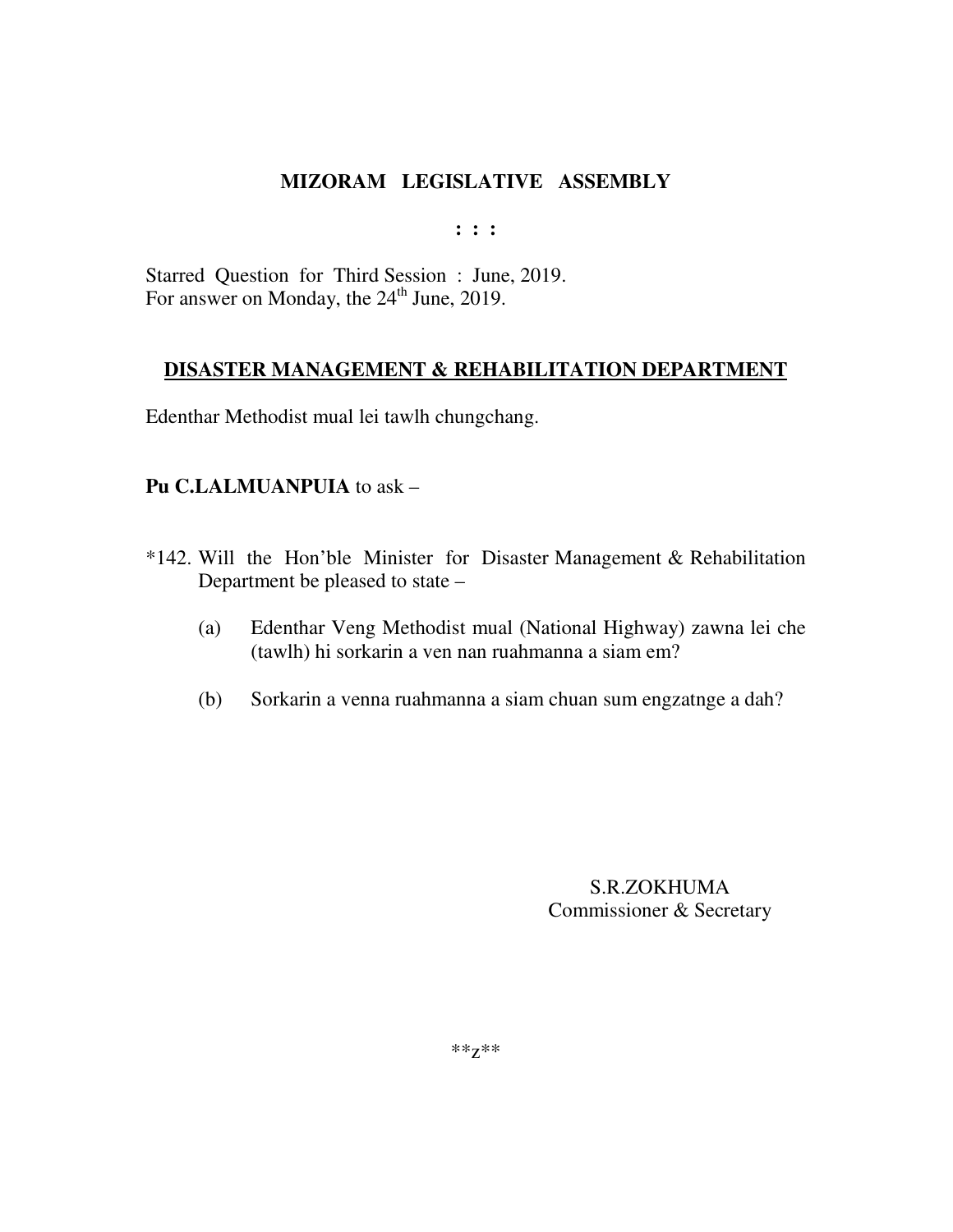Starred Question for Third Session : June, 2019. For answer on Monday the  $24<sup>th</sup>$  June, 2019.

# **SERICULTURE DEPARTMENT**

Sericulture Department Siaha district a function dan chungchang.

**Pu K.T. ROKHAW** to ask –

- \*143. Will the Hon'ble Minister for Sericulture Department be pleased to state –
	- (a) Sericulture Department hi Siaha District-ah a la function em?
	- (b) Enge hmathar lakna a awm em?

 S.R. ZOKHUMA Commissioner & Secretary

\*\*B\*\*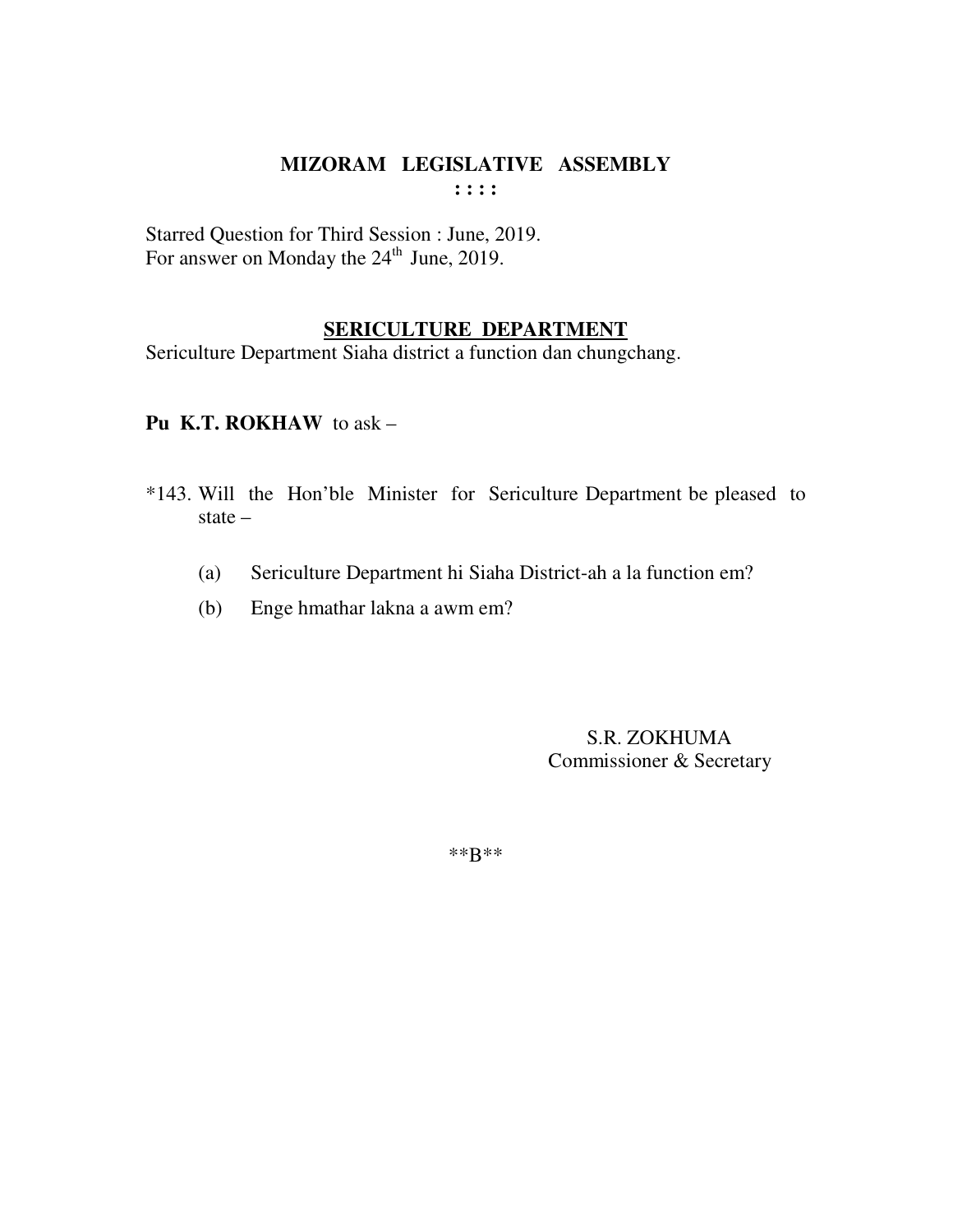Starred Question for Third Session : June, 2019. For answer on Monday, the  $24<sup>th</sup>$  June, 2019.

## **LABOUR, EMPLOYMENT, SKILL DEVELOPMENT & ENTREPRENEURSHIP DEPARTMENT**

Asia Pacific Youth Exchange chungchang.

# **Pu LALDUHOMA** to ask –

- \*144. Will the Hon'ble Minister for Labour, Employment, Skill Development & Entrepreneurship Department be pleased to state
	- a) Asia Pacific Youth Exchange, Seol, South Korea-a tel turin thalaite tirh ve tumna a awm em ?
	- b) A awm chuan mi engzat nge tirh tur?
	- c) A kal turte thlan dan ?
	- d) A senso kalhmang ?

## S.R. ZOKHUMA Commissioner & Secretary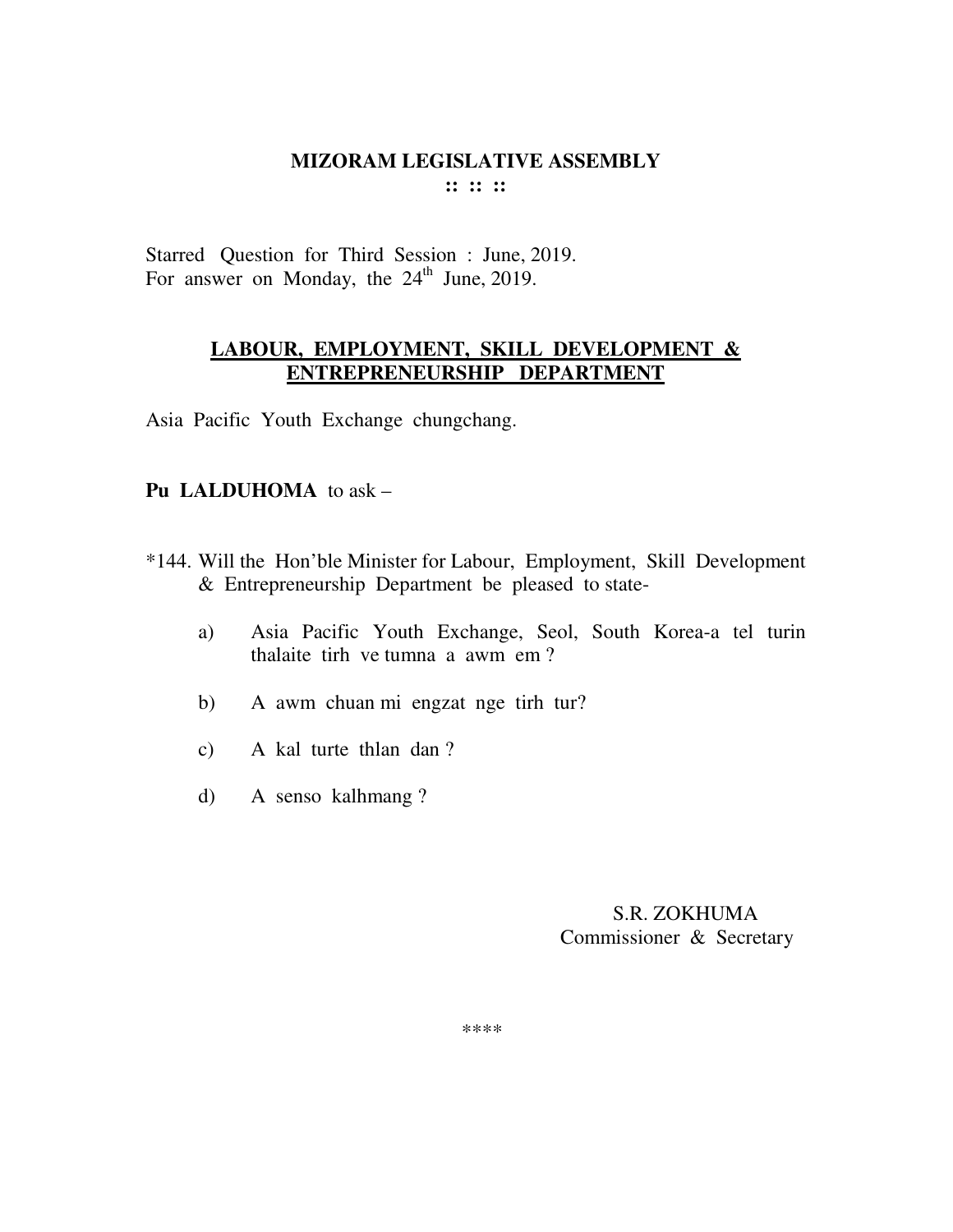Starred Question for Third Session : June, 2019.<br>For answer on Monday, the 24<sup>th</sup> June, 2019.

### **HOME DEPARTMENT**

PTS Thenzawl chungchang.

Pu LALDUHOMA to ask -

- \*145. Will the Hon'ble Minister for Home Department be pleased to state  $-$ 
	- PTS Thenzawl hian Digital Class Room a nei tawh em?  $a)$
	- PTS Thenzawlah hian Trainees Barrack sak belh tumna a awm em?  $b)$

S.R. ZOKHUMA Commissioner & Secretary

 $\dots$ ...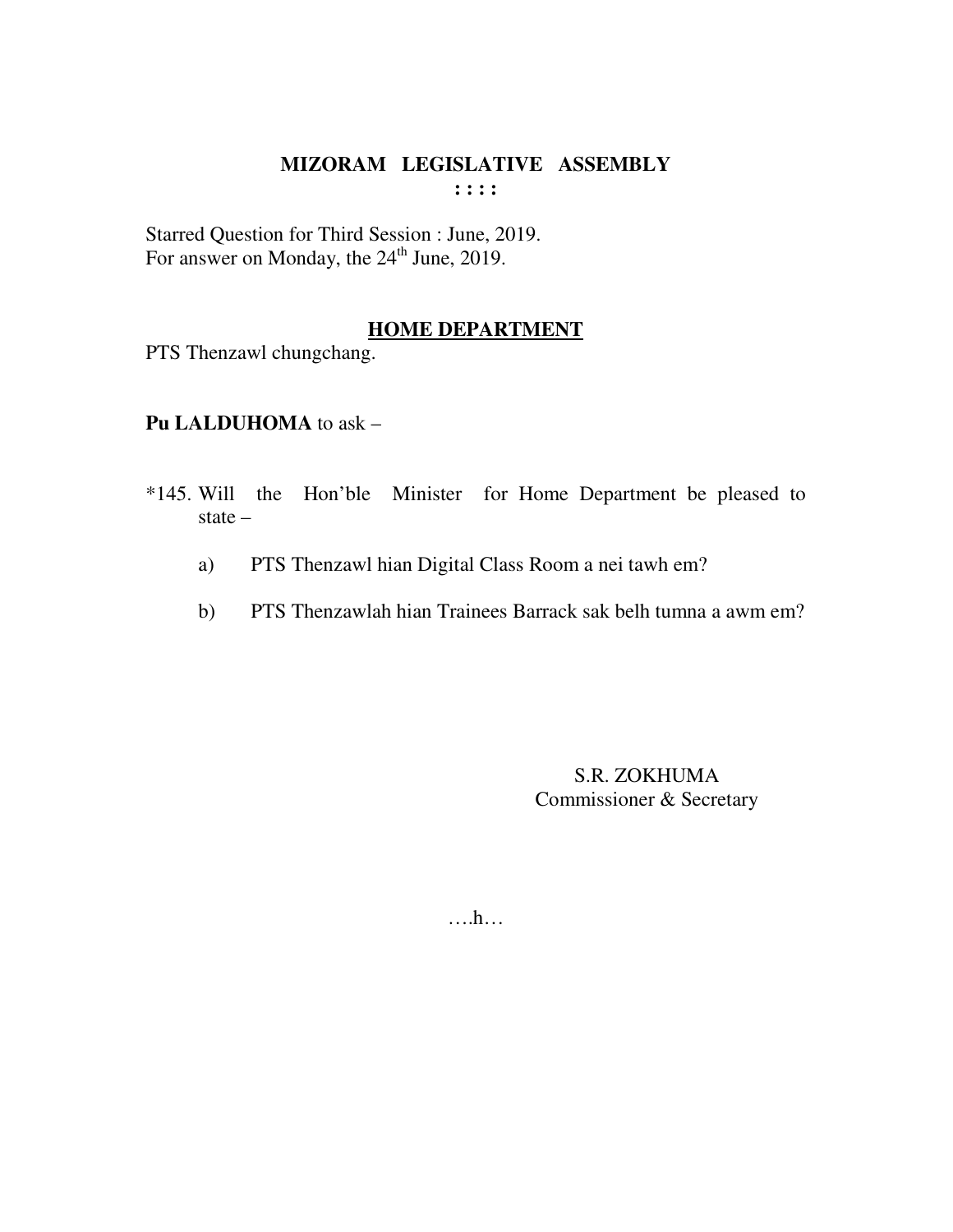Starred Question for Third Session : June, 2019. For answer on Monday, the  $24<sup>th</sup>$  June, 2019.

## **ANIMAL HUSBANDRY & VETERINARY DEPARTMENT**  Bualpui (Ng) Vety Dispensary chungchang.

#### **Pu H. BIAKZAUA** to ask -

- \*146. Will the Hon'ble Minister for Animal Husbandry & Veterinary Department be pleased to state –
	- a) Bualpui (Ng) AH & Vety Dispensary-ah hian Doctor a awm em?
	- b) Awm lo ta se engtik atangin nge ?
	- c) Dah tumna a awm em ?

 S.R. ZOKHUMA Commissioner & Secretary

\*\*\*\*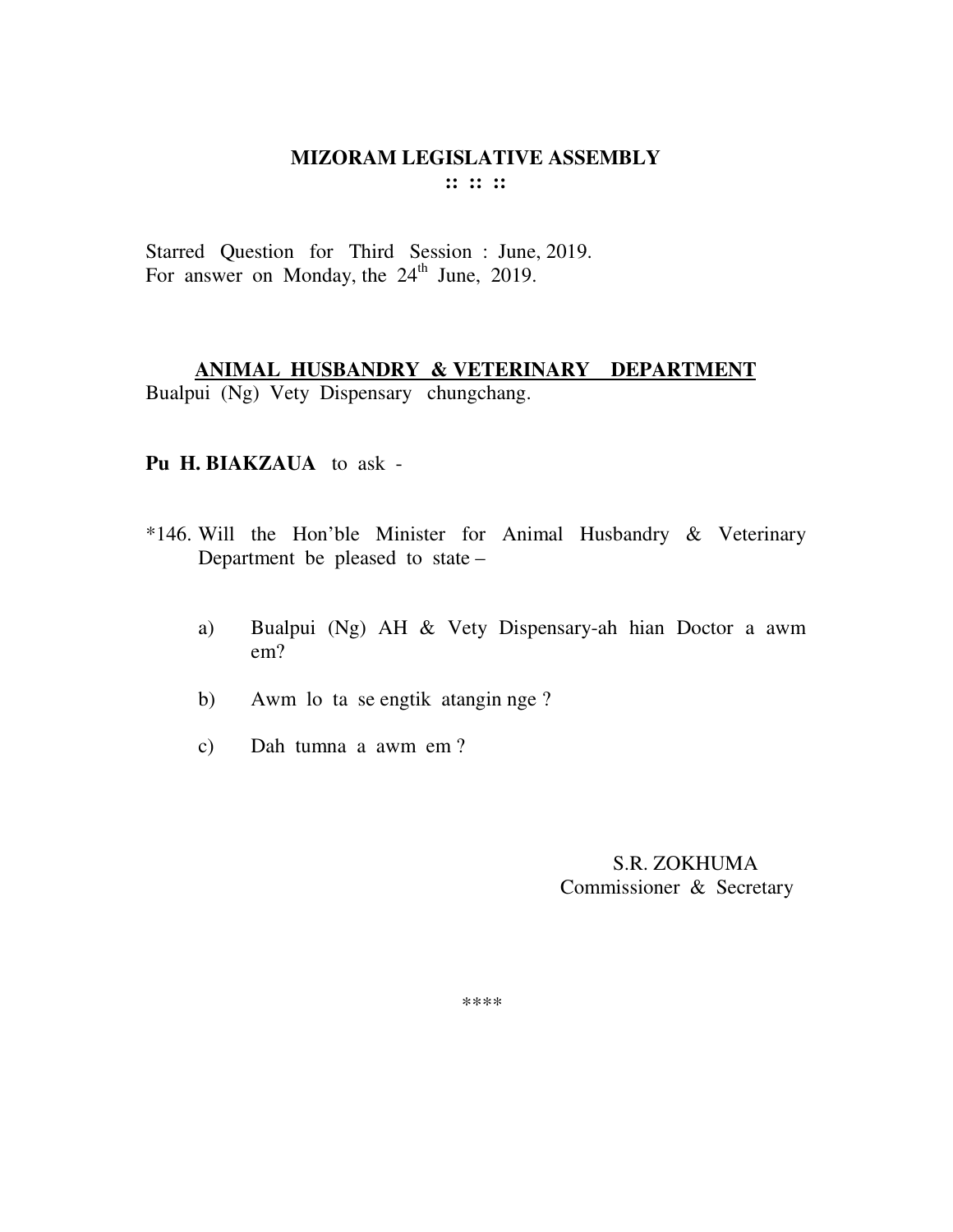$: : :$ 

Starred Question for Third Session: June, 2019. For answer on Monday, the 24<sup>th</sup> June, 2019.

#### **HOME DEPARTMENT**

Indo - Bangladesh border fencing chungchang.

## **Pu NIHAR KANTI CHAKMA** to ask -

\*147. Will the Hon'ble Minister for Home Department be pleased to state –

Indo - Bangladesh border fencing hna thawk mektu company ten Corporate Social Responsibility hnuaiah Tlabung sub-division tan enge an thawh ve min hrill thei em?

> S.R. ZOKHUMA Commissioner & Secretary

 $**Z**$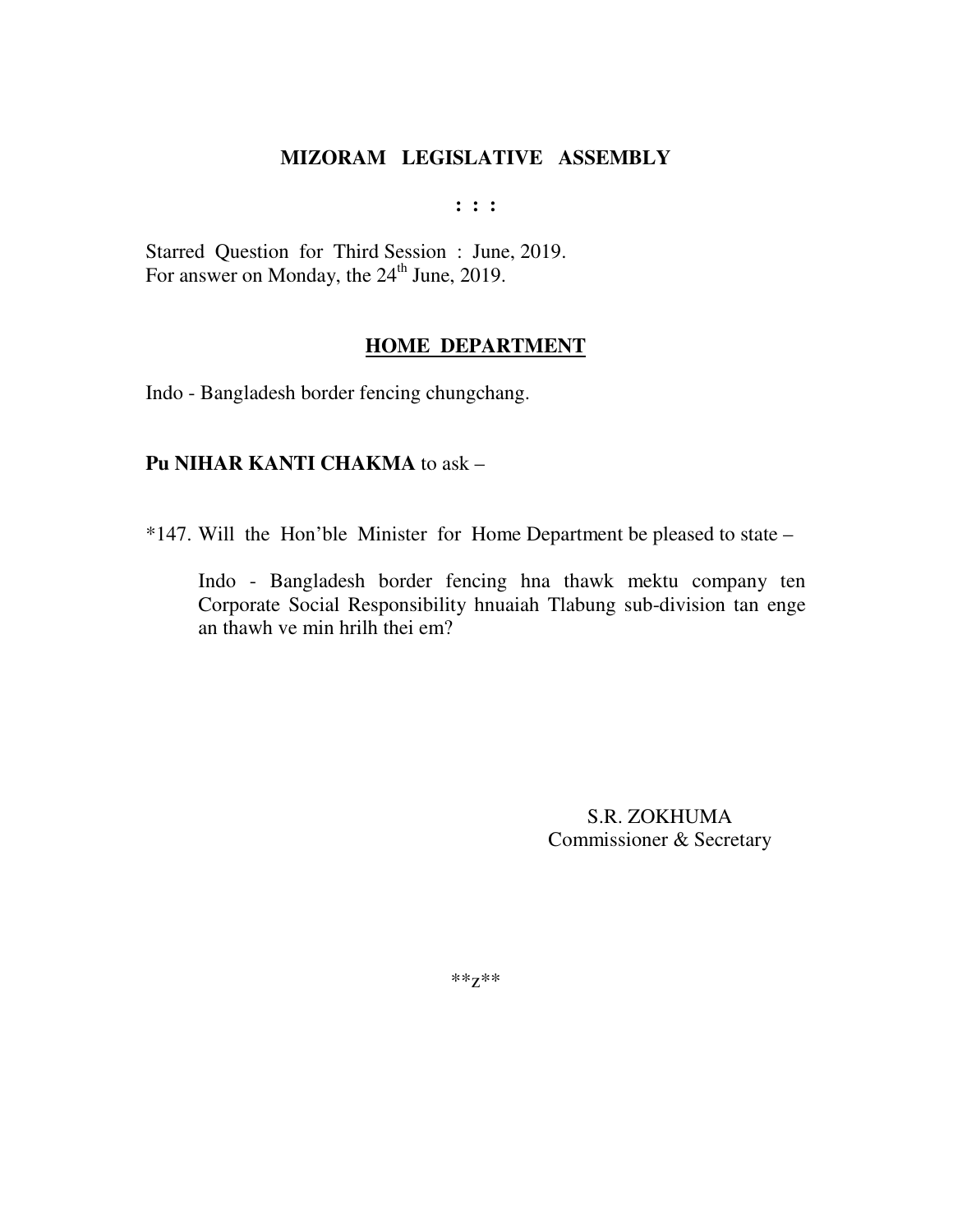Starred Question for Third Session : June, 2019. For answer on Monday, the 24<sup>th</sup> June, 2019.

## **HOME DEPARTMENT**

Police hnaruak leh quarters repair chungchang.

## **Pu V.L. ZAITHANZAMA** to ask –

- \*148. Will the Hon'ble Minister for Home Department be pleased to state –
	- a) Mizoram Police hnuaiah hian hnaruak hnawh khah loh engzat nge awm? Group A, B, C leh D a hnaruak awm zat min hrilh thei em?
	- b) Hnawh khat turin sorkarin hmalak a tum em?
	- c) Mizoram Police Quarters chhe lutuk tawh te hi thuam that tumna a awm em? Engtik atanga hmalak tan nge tum a nih?

S.R. ZOKHUMA Commissioner & Secretary

….h…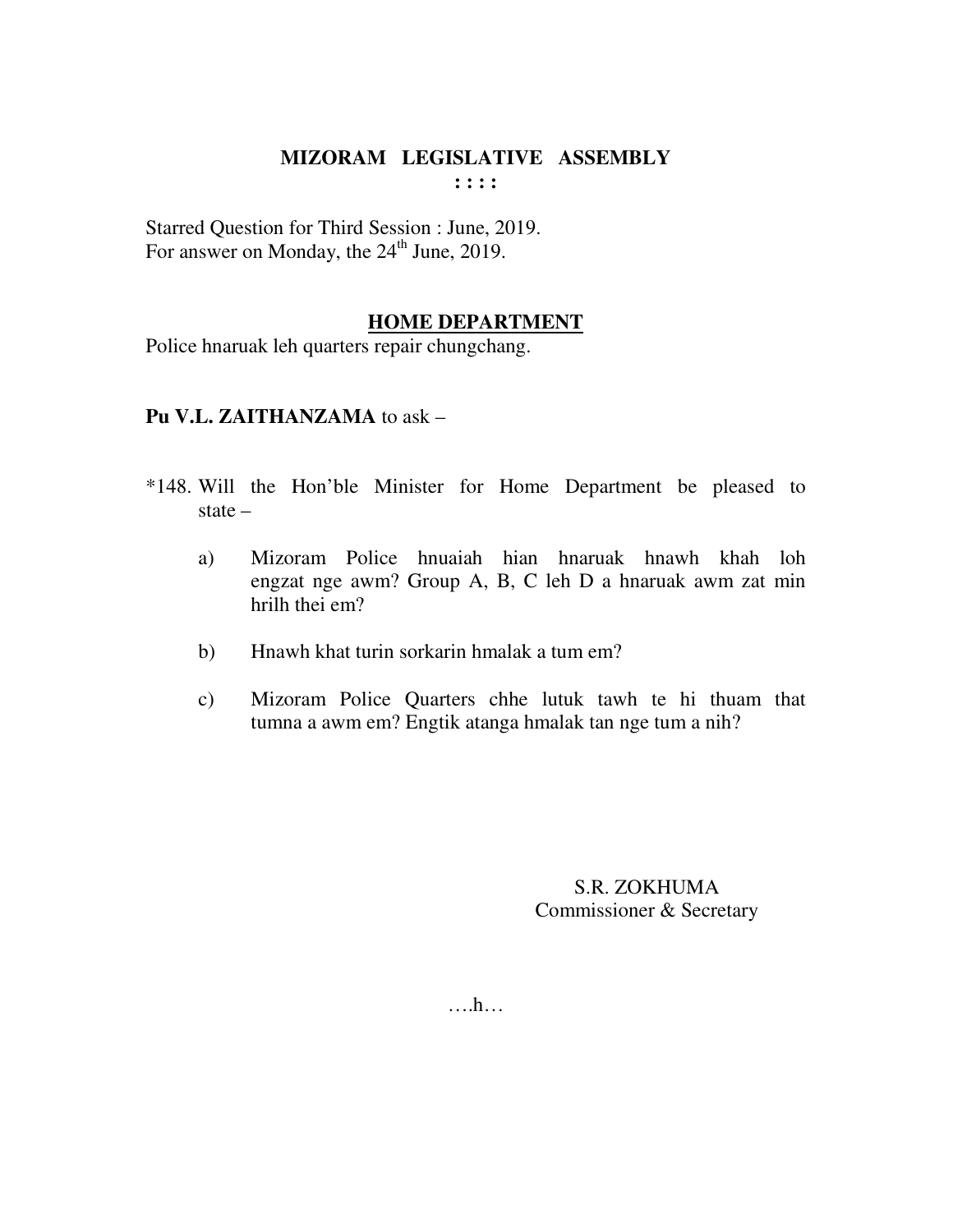Starred Question for Third Session : June, 2019. For answer on Monday, the  $24<sup>th</sup>$  June, 2019.

#### **HOME DEPARTMENT**

District Capital-a CCTV vuah chungchang.

## **Dr. VANLALTANPUIA** to ask –

\*149. Will the Hon'ble Minister for Home Department be pleased to state –

 District Capital tinah Traffic Security leh Management atan CCTV vuah vek a ni tawh em?

> S.R. ZOKHUMA Commissioner & Secretary

….h…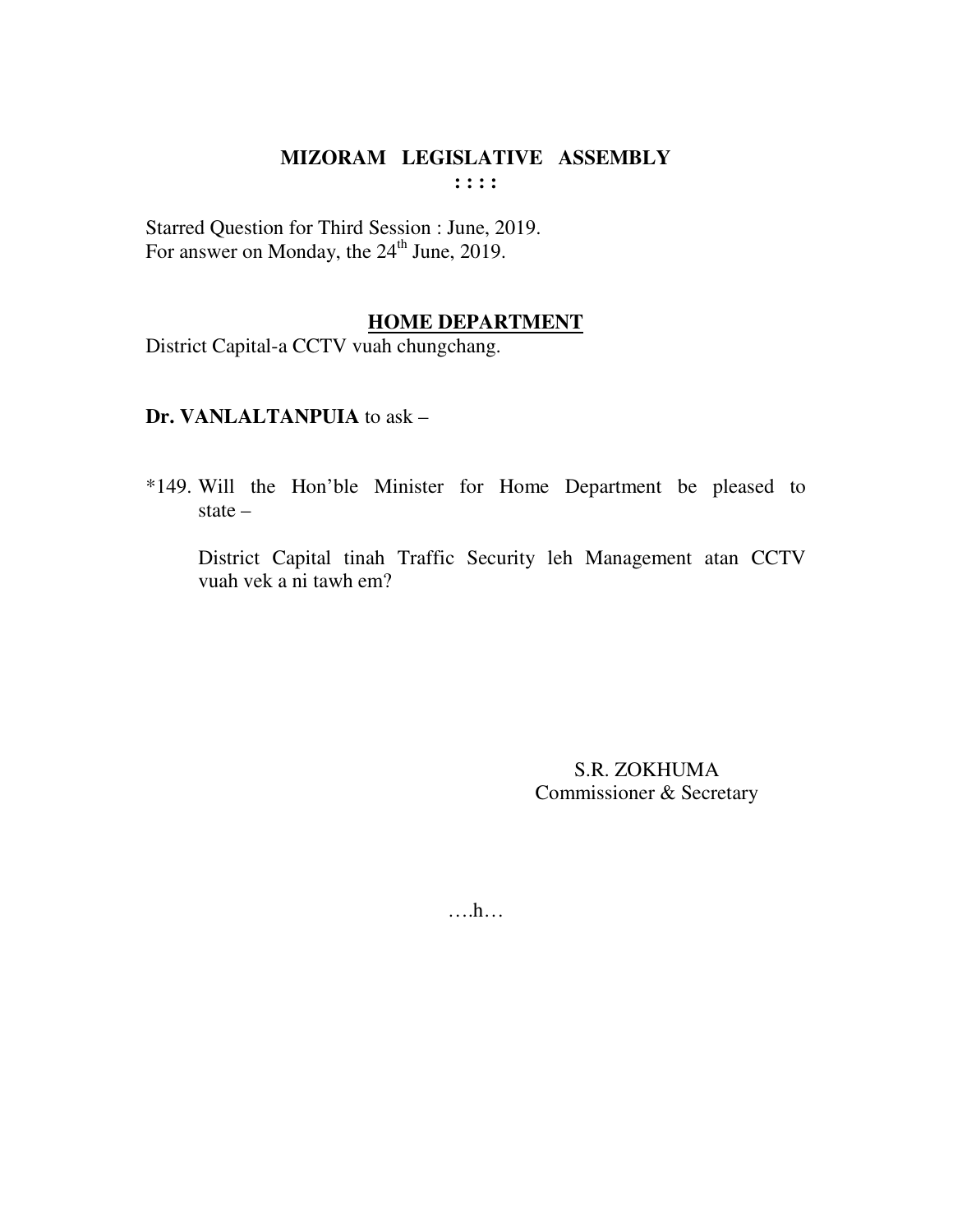Starred Question for Third Session : June, 2019. For answer on Monday, the 24<sup>th</sup> June, 2019.

#### **HOME DEPARTMENT**

Hmeichhe Police chungchang.

#### **Dr. ZR. THIAMSANGA** to ask -

- \*150. Will the Hon'ble Minister for Home Department be pleased to state –
	- a) Mizoram puma Women Police indaih lohna hi hnawh khah tumna a awm em ?
	- b) Lak belh ni dawn se Champhai Police Station a hmeichhe Police indaih lohna hi min ngaihpawimawh sak thei angem ?
	- c) Aizawl Traffic Police hi tih changtlun/thuam chak tura hmalakna a awm em ?

 S.R. ZOKHUMA Commissioner & Secretary

\*\*\*\*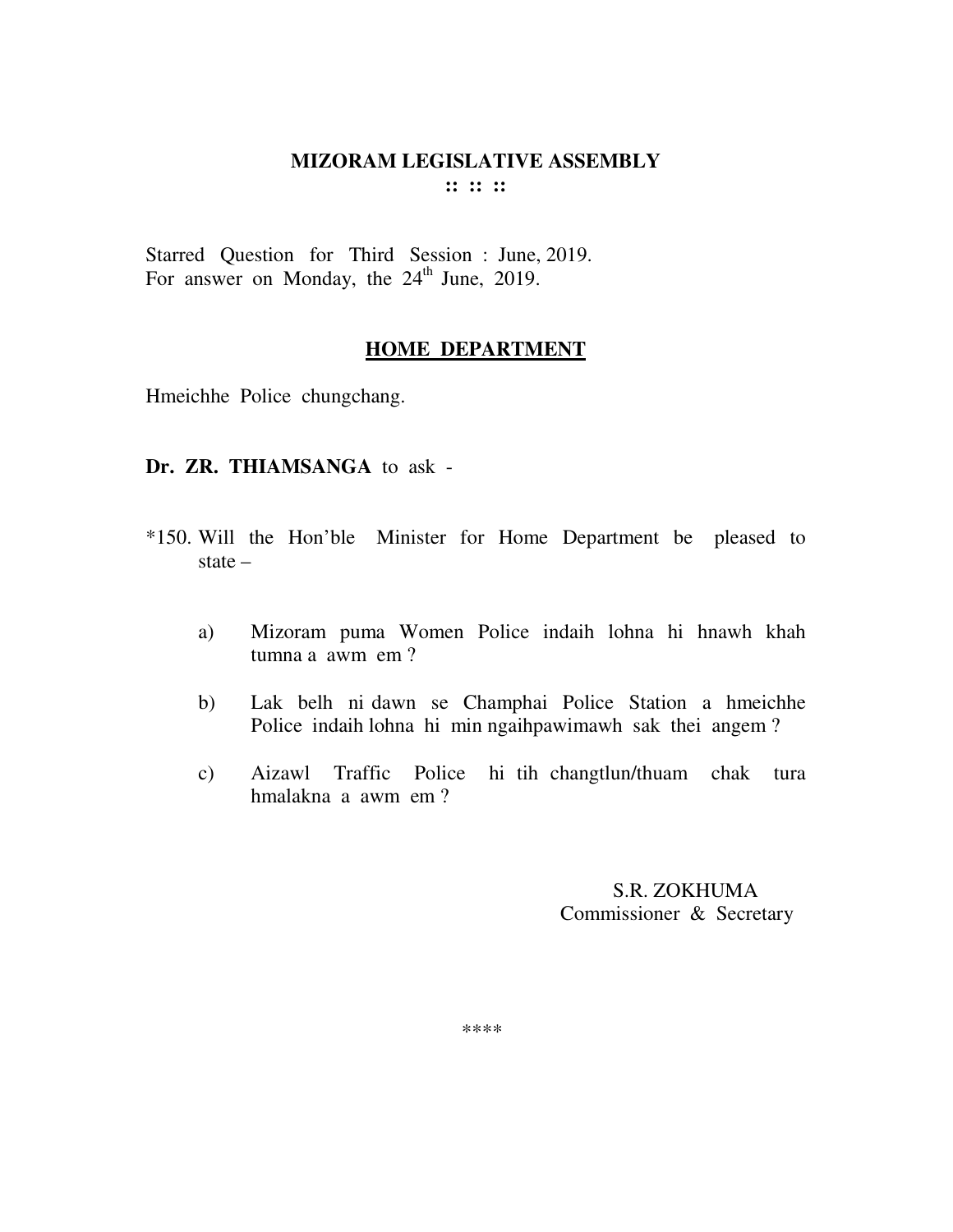**: : :** 

Starred Question for Third Session : June, 2019. For answer on Monday, the 24<sup>th</sup> June, 2019.

## **DISASTER MANAGEMENT & REHABILITATION DEPARTMENT**

Electric Veng leh Chhinga Veng inrina lui kawr chungchang.

## **Pu C.LALMUANPUIA** to ask –

\*151. Will the Hon'ble Minister for Disaster Management & Rehabilitation Department be pleased to state –

Electric Veng Hebron area, Chhinga Veng nena inrina kawrpui min hlauhawm tak hi siam tumna a awm em?

> S.R.ZOKHUMA Commissioner & Secretary

\*\*z\*\*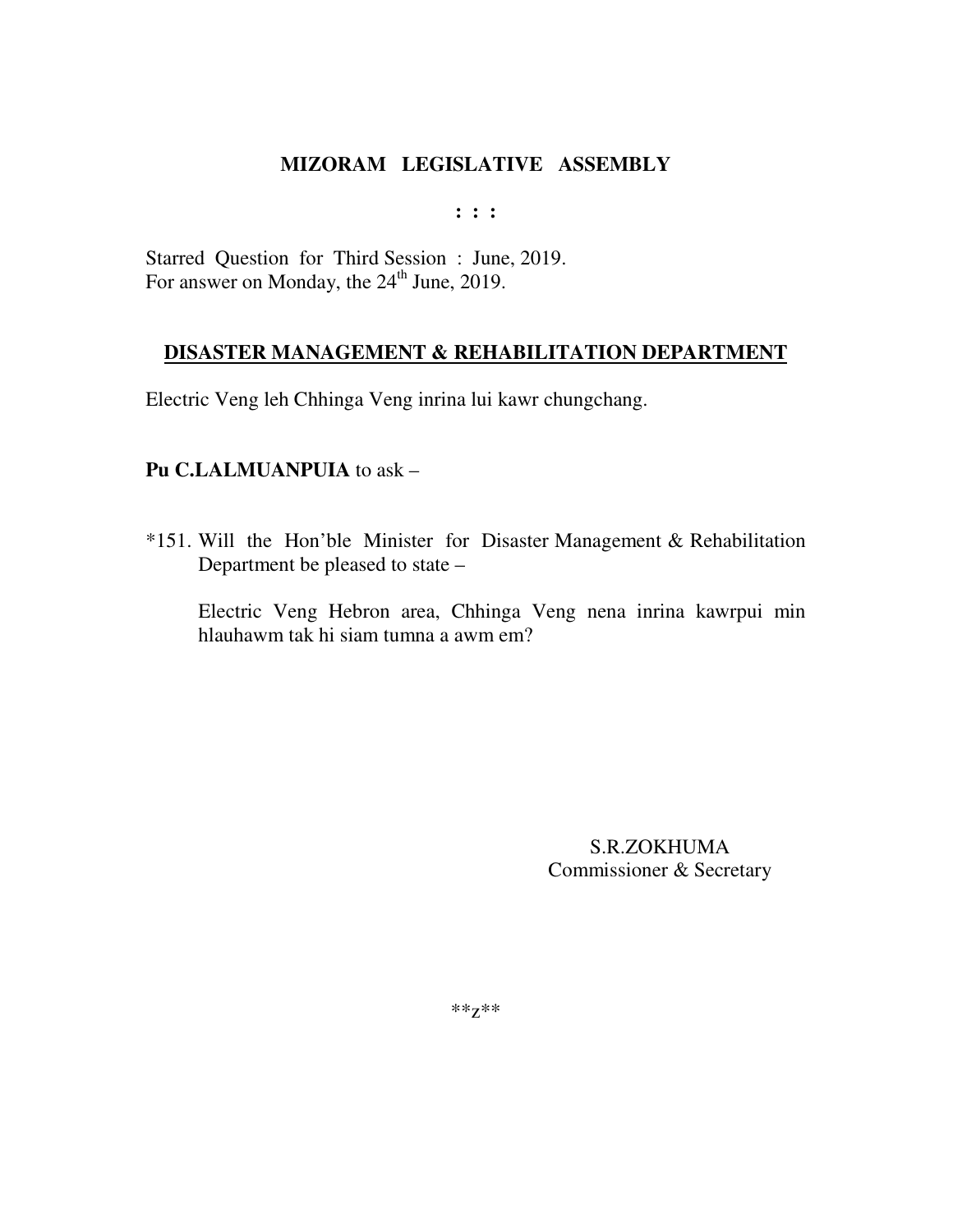**: : : :** 

Starred Question for Third Session : June, 2019. For answer on Monday the  $24<sup>th</sup>$  June, 2019.

#### **HOME DEPARTMENT**

Siaha Jail leh S.P office chungchang.

**Pu K.T. ROKHAW** to ask –

- \*152. Will the Hon'ble Minister for Home Department be pleased to state –
	- (a) District Jail Siaha hi sorkar hian siamthat tumna a nei em?
	- (b) Siaha S.P Office hi sak that tumna a awm em?

 S.R. ZOKHUMA Commissioner & Secretary

\*\*B\*\*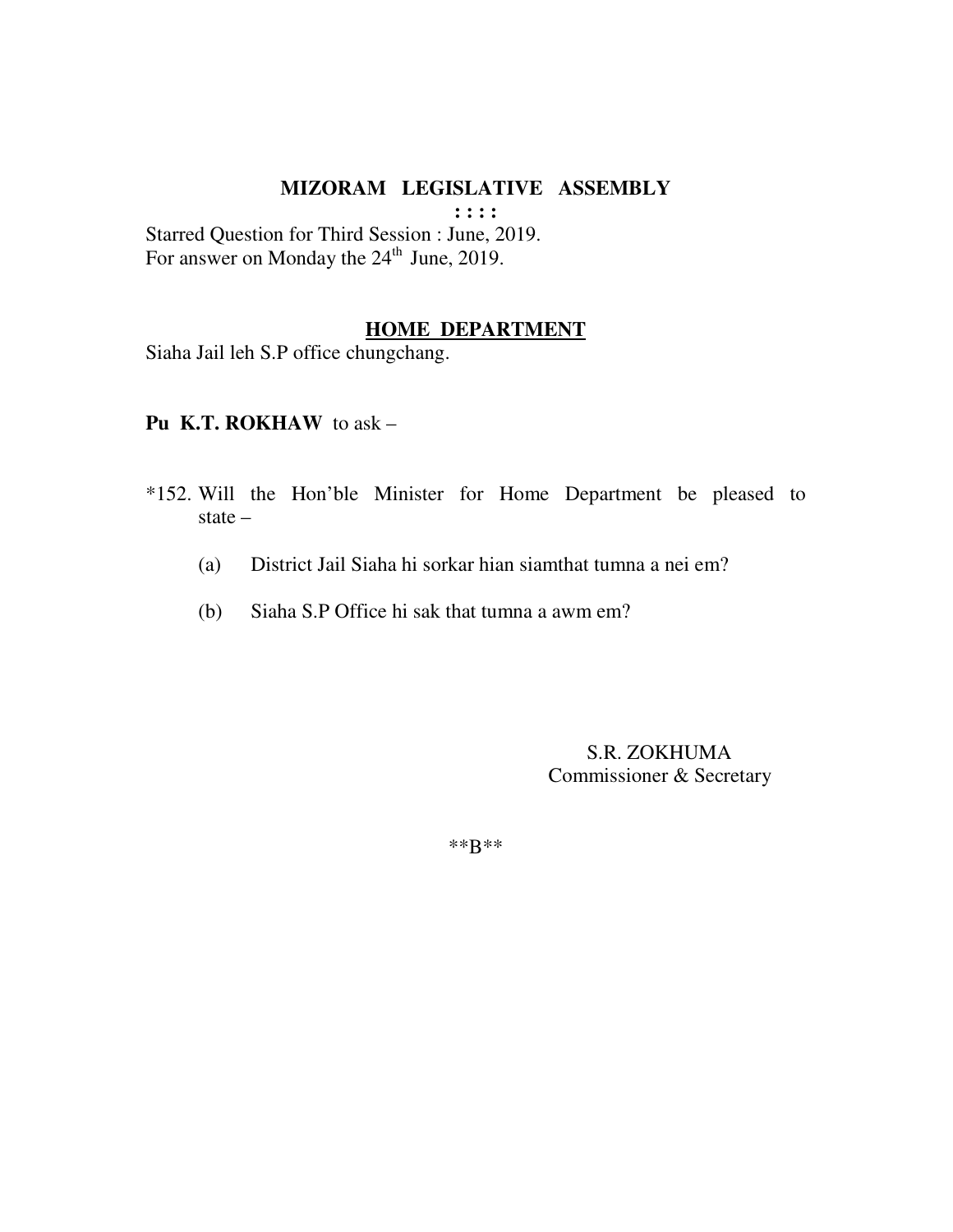**: : :** 

Starred Question for Third Session : June, 2019. For answer on Monday, the 24<sup>th</sup> June, 2019.

# **SERICULTURE DEPARTMENT**

District Office sak chungchang.

## **Pu LALDUHOMA** to ask –

- \*153. Will the Hon'ble Minister for Sericulture Department be pleased to state –
	- (a) Serchhip-ah District Office sakna tur sum dah a ni em? Anih chuan engzatnge dah a nih?
	- (b) Engtikah nge hna tan a nih ang?

S.R. ZOKHUMA Commissioner & Secretary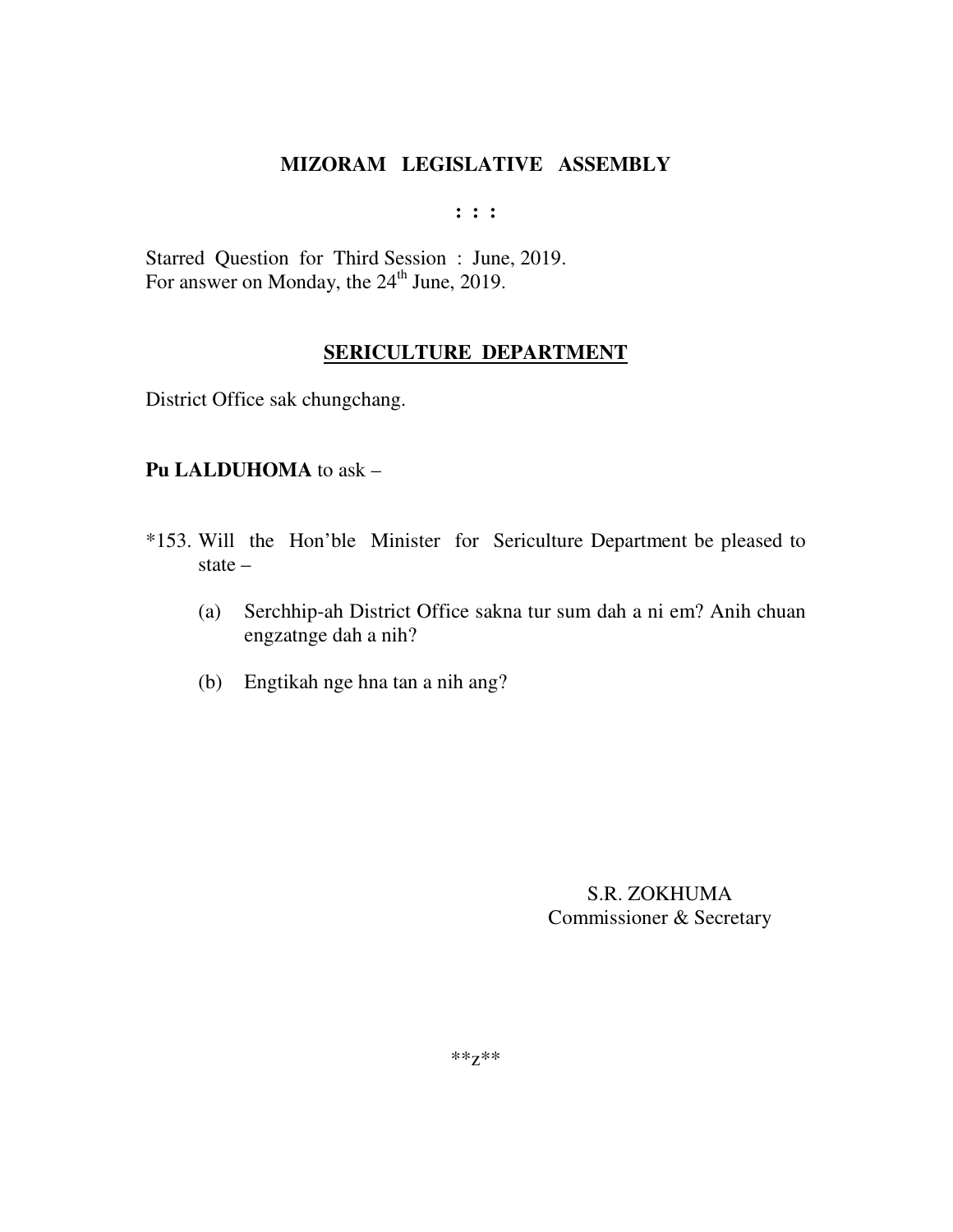Starred Question for Third Session : June, 2019.<br>For answer on Monday, the 24<sup>th</sup> June, 2019.

# **HOME DEPARTMENT**

Minority chungchang.

Pu VANLALHLANA to ask -

\*154. Will the Hon'ble Minister for Home Department be pleased to state -

- Mizoramah hian Minority an awm em?  $a)$
- Tutenge an nih?  $b)$
- An dikna leh chanyo humhalh a ni em?  $\mathbf{c})$

**S.R. ZOKHUMA** Commissioner & Secretary

 $\dots$ ...